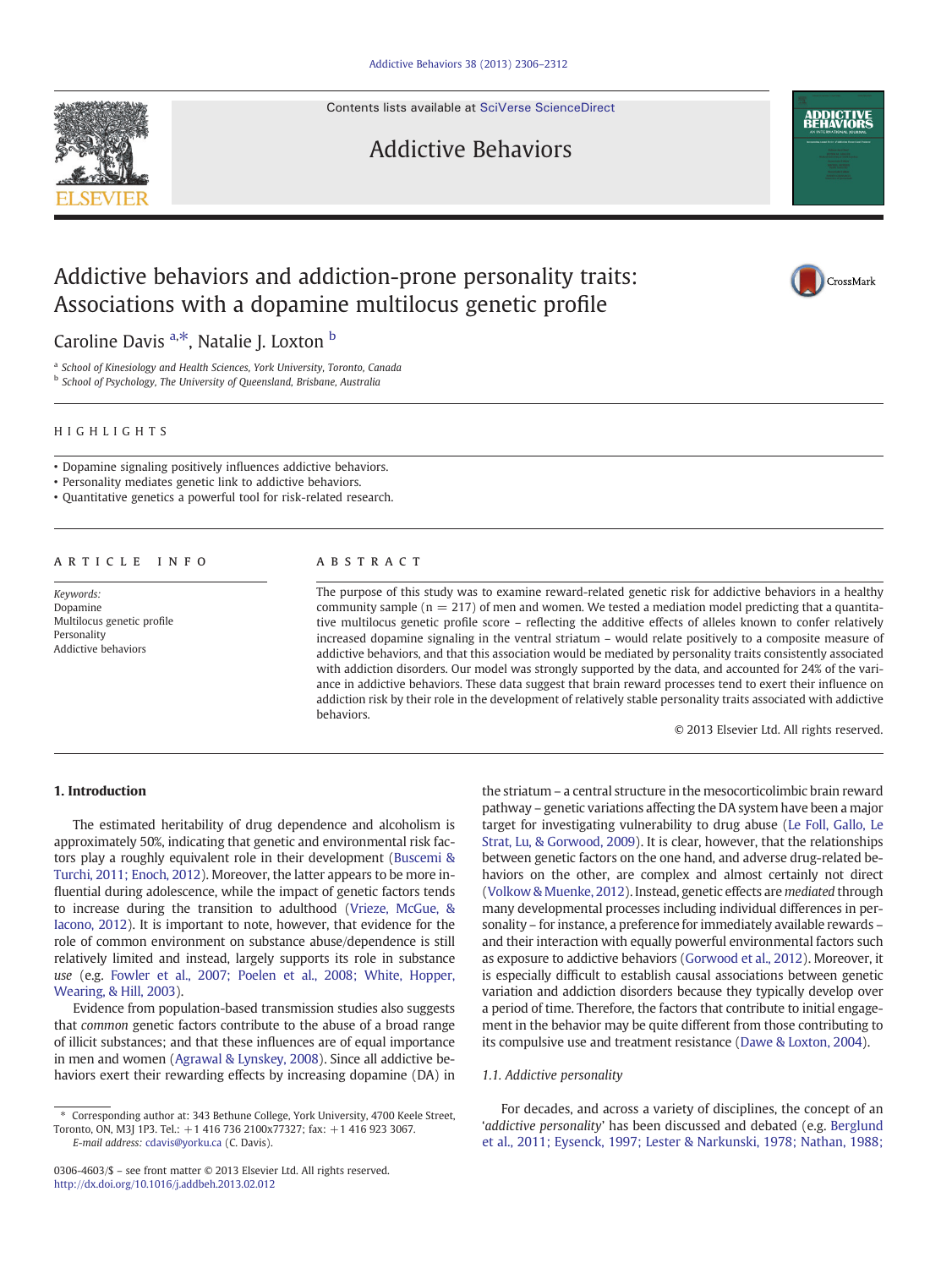[VanKaam, 1965](#page--1-0)). During this time, the principal strategy for identifying whether there is indeed a set of etiologically significant and enduring traits that predispose to addiction has relied largely on empirical methods. For example, various psychometric measures have been developed by selecting items from extant personality tests that differentiate those with drug addictions from non-affected control subjects. The first prominent example was the MacAndrews Alcoholism Scale ([MacAndrew, 1965\)](#page--1-0) based on discriminating items from the Minnesota Multiphasic Personality Inventory. Problematic, however, has been the evidence of a pronounced sex bias to this scale ([Kagan &](#page--1-0) [Albertson, 1986](#page--1-0)). The Addiction Scale of the Eysenck Personality Inventory-R ([Eysenck & Eysenck, 1975](#page--1-0)) has had better psychometric success. It comprises items that differentiated ( $p < 0.001$ ) those with drug addictions from normal controls, and which collectively reflect elevated levels of emotional reactivity, proneness to stress, impulsivity, and negative affect [\(Gossop & Eysenck, 1980](#page--1-0)). Since its development, this scale has also been successfully validated with groups of problem drinkers ([Ogden, Dundas, & Bhat, 1988](#page--1-0)), pathological gamblers [\(Clarke, 2003\)](#page--1-0), and compulsive overeaters [\(Davis et al., 2011; Lent &](#page--1-0) [Swencionis, 2012\)](#page--1-0), all of whom demonstrated significantly elevated scores compared to the general population.

# 1.2. Quantitative genetics

Recognition, over the past several years, that complex traits and behaviors are influenced by multiple genes has prompted the view that common disorders are more appropriately considered in quantitative terms – as opposed to discreet qualitative entities – whereby their relevant genetic variants can be aggregated into composites that reflect a polygenic liability ([Plomin, Haworth, & Davis, 2009](#page--1-0)). The value of this perspective is strengthened by evidence that individual polymorphic loci normally contribute only a small proportion of phenotypic variance, and their independent effects typically do not reach statistical significance, especially in relatively small clinical samples where the population prevalence of a disorder is low [\(Nikolova,](#page--1-0) [Ferrell, Manuck, & Hariri, 2011\)](#page--1-0). A quantitative genetic approach has been used successfully, for example, in a study which identified the aggregated effect of multiple DA single nucleotide polymorphisms (SNPs) associated with sensation-seeking behavior ([Derringer et al.,](#page--1-0) [2010](#page--1-0)). Recently, [Nikolova et al. \(2011\)](#page--1-0) extended this research in an innovative direction. They were the first to use a biologically informed "multilocus genetic profile (MLGP) score" – a composite measure comprising multiple functional polymorphic DA markers, which individually had been associated with variation in striatal DA signaling – to demonstrate that the MLGP score accounted for a greater proportion of variance in ventral striatum reactivity than did each locus considered independently. Specifically, they employed a card guessing game including a monetary reward, with the aim of strongly engaging the ventral striatum so that variation in the responsiveness of this brain area could be recorded via functional magnetic resonance imaging (BOLD fMRI) and correlated with genetic-marker data.

### 1.3. The present study

The aim of the present study was to employ the novel MLGP procedure described by [Nikolova et al. \(2011\)](#page--1-0) to assess its association with addictive behaviors in a non-clinical sample of adults. Following the arguments of [Plomin et al. \(2009\)](#page--1-0) – that disorders can be interpreted as the extremes of quantitative dimensions – and based on clinical evidence that addictive behaviors are linked and do not tend to occur singly in individuals [\(Haylett, Stephenson, & Lefever, 2004](#page--1-0)), we employed an aggregated measure of engagement in a variety of addictive behaviors. We also used a statistical methodology that allows us to test a theoretical mediation model (see Fig. 1) predicting that genetic variability related to DA signaling strength renders its influence on addictive behaviors via its positive association with addiction-prone personality traits. The advantage of employing this mechanism-based genetic-risk approach in healthy adults is that our findings are not confounded by the presence of an existing addiction disorder. This is important given the wellestablished neuro-adaptations – such as down-regulation of receptor activation – and the consequent psychobehavioral changes associated with abuse of DA-stimulating activities and substances [\(Koob & Simon, 2009](#page--1-0)).

# 2. Methods

# 2.1. Participants

Adults (women  $= 158$  and men  $= 59$ ) between the ages of 24 and 47 years took part in the study. Eighty percent of the sample was Caucasian and 15% was of African descent. Participants were required to be fluent in English and to have lived in North America for at least five years prior to their enrolment. Exclusion criteria included a current diagnosis of any psychotic disorder, substance abuse, alcoholism, or a serious medical/physical illness such as cancer, heart disease, or paralysis. Participants were recruited from posters placed at universities, local hospitals, and other public institutions. Advertisements were also placed in local newspapers and online sites like CraigsList. The procedures employed in this study were approved by the university Research Ethics Board, and were carried out in accordance with the Declaration of Helsinki. As an initial step in the screening procedure, a short telephone interview was carried out to confirm basic eligibility criteria.

# 2.2. Measures

# 2.2.1. Multilocus genetic profile (MLGP)

Multilocus genetic profile (MLGP) scores were based on six known DA-related polymorphisms, all of which have been linked to functional changes in brain DA transmission and/or responsiveness of the ventral striatum. According to the scoring method used by [Nikolova](#page--1-0) [et al. \(2011\),](#page--1-0) genotypes associated with relatively increased striatal DA signaling strength were given a score of 1; those associated with relatively low signaling a score of 0; and in the case where a genotype is associated with intermediate signaling strength, a score of 0.5 was given. The MLGP score for each participant is then the sum of his/her score at each of the six loci, with a possible range from 0 to 6 [\(Table](#page--1-0) [1](#page--1-0)).

Taq1A is a C/T SNP (rs1800497) located in the ankyrin repeat and kinase-domain containing 1 gene (ANKK1), downstream of the DRD2 region on chromosome 11. Relative to the T (A1) allele, the C (A2) has been associated with relatively increased DA signaling [\(Noble, Blum,](#page--1-0) [Ritchie, Montgomery, & Sheridan, 1991](#page--1-0)) and increased striatal glucose metabolism ([Noble, Gottschalk, Fallon, Ritchie, & Wu, 1997](#page--1-0)) due to the relationship of the A1 allele with reduced D2 receptor binding affinity [\(Noble, 2003\)](#page--1-0) and lower striatal receptor densities [\(Jonsson et al., 1999\)](#page--1-0). The A1 allele is frequently reported to be inherited dominantly, so both the A1/A1 and A1/A2 genotypes were given a score of 0 ([Lawford et al., 1997; Voisey et al., 2012](#page--1-0).)

−141C Ins/Del is a SNP (rs1799732) located in the promoter region of DRD2. The DelC minor allele has been associated with significantly less promoter activity and protein expression of DRD2 [\(Arinami, Gao,](#page--1-0)



Fig. 1. Mediational path diagram for relationships among a multilocus genetic profile, addictive personality traits, and a composite measure of addictive behaviors.